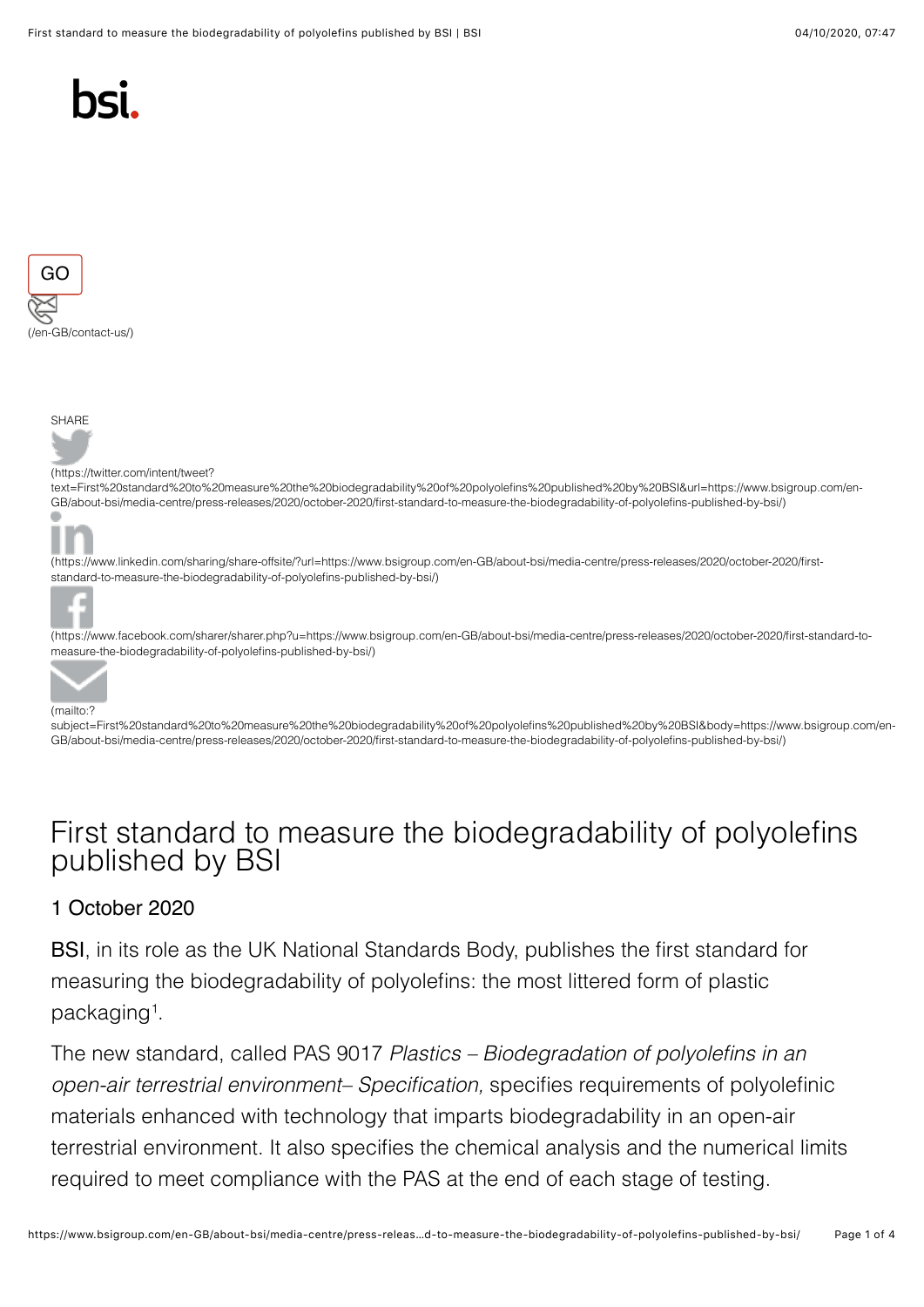For the first time plastic manufacturers have the means to obtain data on the performance of the biodegradability process of polyolefinic material and deliver testing laboratories with a standardized protocol to evaluate polyolefinic materials for conformance to the PAS.

The standardized protocols for testing at each stage will include:

 • weathering exposure of test polyolefinic materials for a defined period of time, including chemical analysis to yield quantifiable measurement of chemical transformation into a wax;

 • eco-toxicity testing upon the wax to ensure no hazardous substances are present; and

• biodegradation testing under mesophilic (real world) soil conditions.

Scott Steedman, Director of Standards at BSI, said: "Tackling the global challenge of plastic waste requires imagination and innovation. New ideas need agreed, publicly available, independent standards to enable the delivery of trusted solutions by industry. PAS 9017 is the first stakeholder consensus on how to measure the biodegradability of polyolefins which will accelerate the verification of technologies for plastic biodegradation. It is an excellent example of BSI's commitment as the UK National Standards Body to support industry, government and society in our common ambition to achieve the UN Sustainable Development Goals by 2030."

Nadhim Zahawi, Minister for Business and Industry said: "The government, consumers and businesses are taking collective action to tackle global plastic pollution, helping to reduce harm to wildlife, clean up our oceans and reach our trailblazing net zero goals. To support this ambition, the government published a call for evidence on biodegradable plastics, which will soon publish its findings. We always welcome innovation aimed at increasing the sustainability of plastics, and will monitor the introduction of this new standard with interest."

The standard has been developed by a steering group\* of experts in the field of plastics, and is sponsored by Polymateria. It was subject to a public consultation process, where other interested parties submitted comments. It publishes with consensus of the steering group.

[The standard is available for purchase here:](https://shop.bsigroup.com/ProductDetail?pid=000000000030414052) https://shop.bsigroup.com/ProductDetail? pid=000000000030414052

### Notes to editors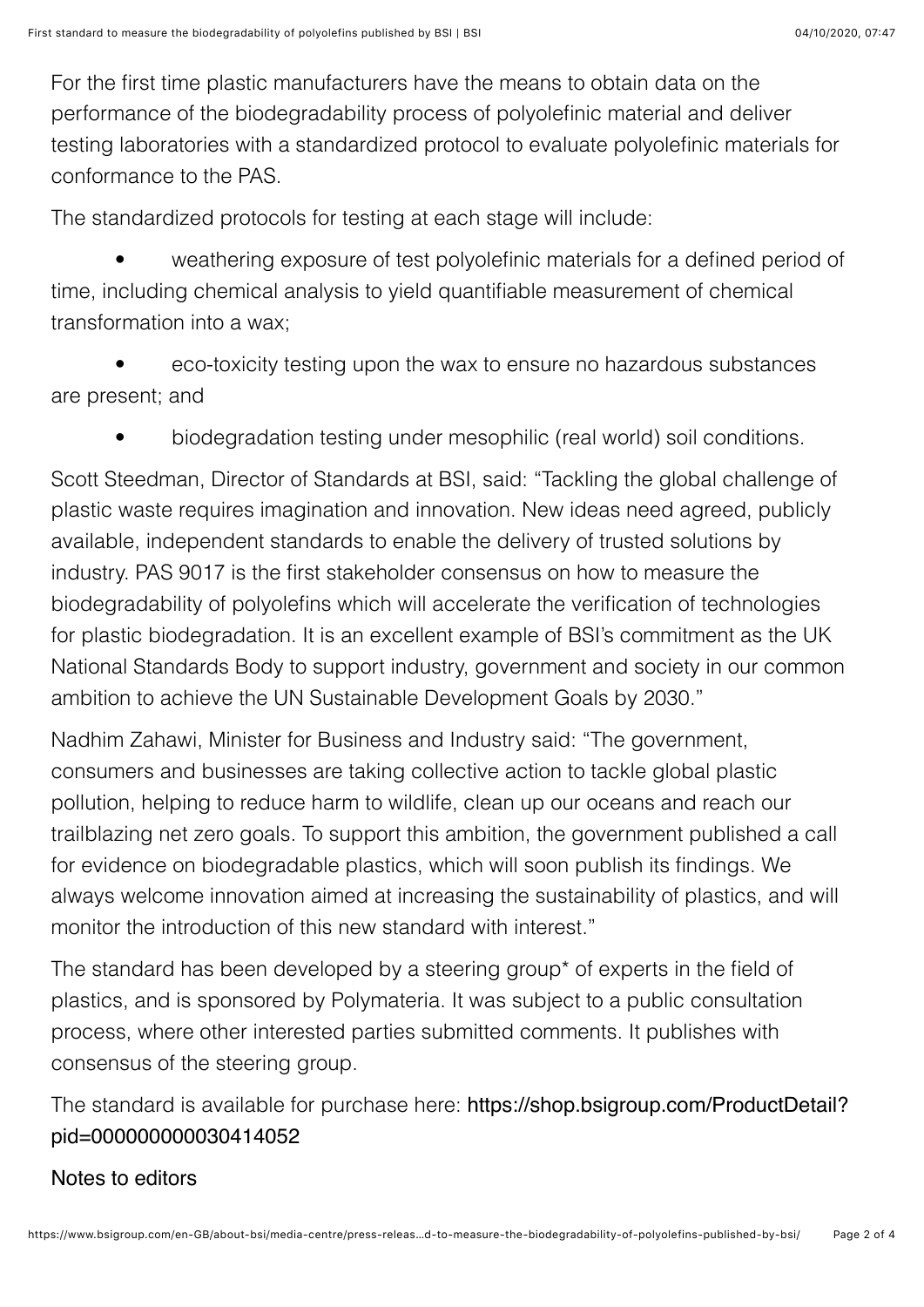<sup>1</sup> "For polymers, polyethylene and polypropylene contributed most to pollution in all environments." *Marine Pollution Bulletin Journal 2019:* [https://www.sciencedirect.com/science/article/pii/S0025326X19302905](https://eur03.safelinks.protection.outlook.com/?url=https://www.sciencedirect.com/science/article/pii/S0025326X19302905&data=02%7C01%7CStephanie.Croucher@bsigroup.com%7Ce400c0a158cf4c35854008d85b2b7d1e%7C54946ffc68d34955ac70dca726d445b4%7C0%7C0%7C637359590052768020&sdata=UdYkqesdAXpxZrM9aa3Ea8fEy+DD87PFlouebdlDcGg=&reserved=0)

#### **Definitions**

• Publicly Available Specification (PAS) standards

PAS standards are characterized by their development process, which includes:

- Sponsorship by private companies, industry, government and trade associations
- Oversight by a steering group of experts constituted specifically for the purpose, and chaired by a BSI staff member independent of any external interest
- Active public consultation, usually of shorter duration than for a British Standard, and targeted in particular at a selected review panel identified as having expertise and a close interest in the subject matter

## Find out more about PAS standards here: https://www.bsigroup.com/en-GB/our[services/developing-new-standards/Develop-a-PAS/what-is-a-pas/](https://www.bsigroup.com/en-GB/our-services/developing-new-standards/Develop-a-PAS/what-is-a-pas/)

Ultimate biodegradability (Cited from EN 13432:2000 *Packaging — Requirements for packaging recoverable through composting and biodegradation — Test scheme and evaluation criteria for the final acceptance of packaging*)

Ultimate biodegradability breakdown of an organic chemical compound by microorganisms in the presence of oxygen to carbon dioxide, water and mineral salts of any other elements present (mineralization) and new biomass or in the absence of oxygen to carbon dioxide, methane, mineral salts and new biomass.

Microplastic – (Cited from the European Chemicals Agency)

Material consisting of solid polymer-containing particles, to which additives or other substances may have been added, and where  $\geq 1\%$  w/w of particles have (i) all dimensions 1nm ≤x≤ 5mm, or (ii), for fibres, a length of 3 nm ≤x≤ 15 mm and length to diameter ratio of >3mm.

### \*Steering group